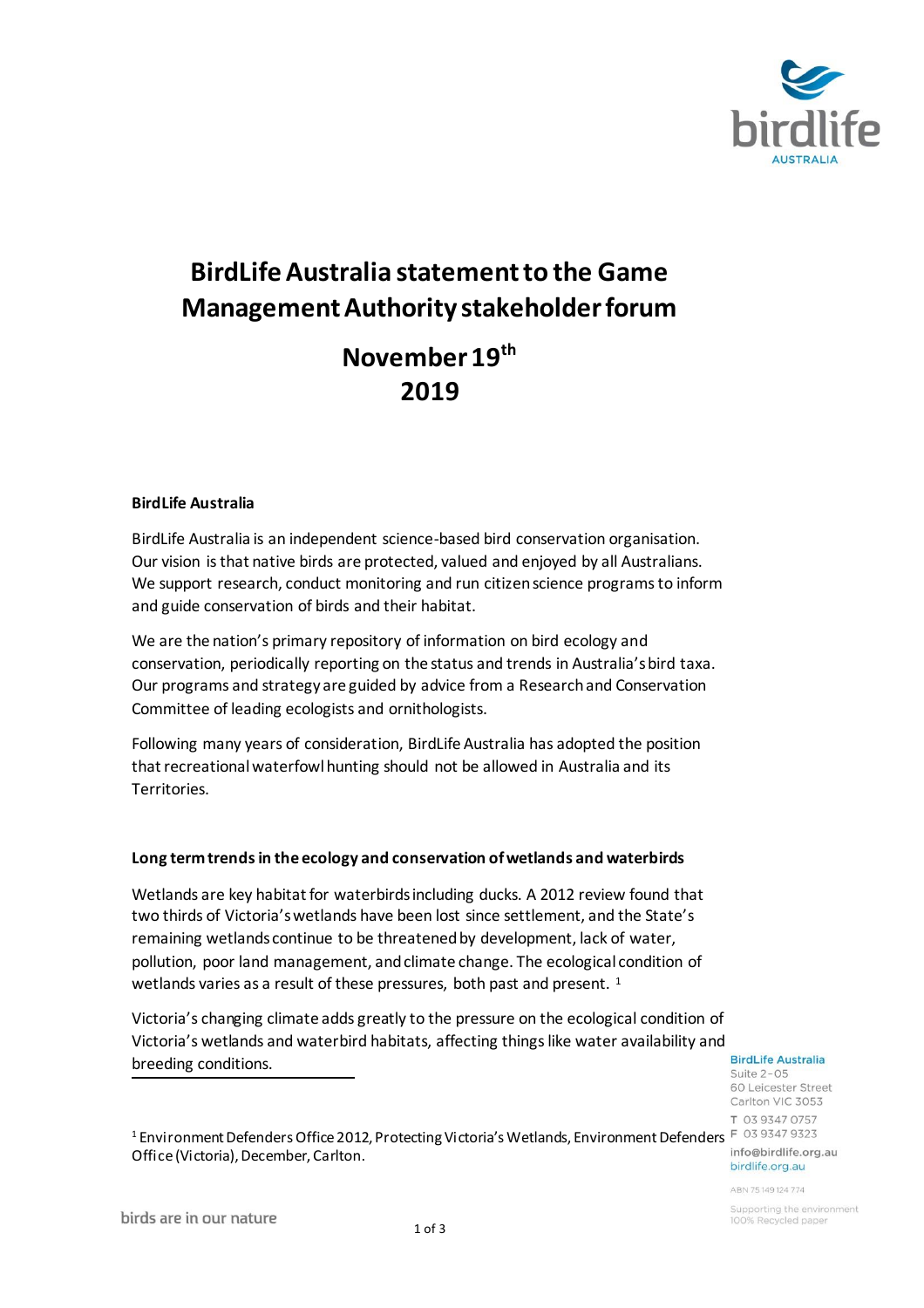

Annual surveys show long term declines since 1983 in waterbird indices including abundance, breeding and breeding species richness across eastern Australia. Most game species abundances were well below long term average. <sup>2</sup> No game species has shown any signs of recovery from these declines. National waterbird indices being developed by BirdLife Australia and available in 2020 are supporting the trends evidenced in Porter *et al* 2018, indicating long term and sustained declines in waterbirds.

Maintaining and improving monitoring of wetland extent and condition and waterbird numbers and ecology is crucial to conservation efforts. BirdLife Australia calls for a sustained commitment to systematic monitoring for the effects of wetland management on waterfowl across Victoria including at all game reserves.

### **A precautionary approach is the key**

The extinction process begins with a species' decline, perhaps gradually, and perhaps only towards the edge of its geographic range. Often, incipient extinction processes are driven by several threatening processes occurring in concert or over time. Recognising the early warning signs is crucial to effective and efficient species conservation as the further the decline of a species is allowed to progress, the more difficult and expensive is its conservation.

With clear signs of long-term decline and with multiple pressures on waterbirds, including hunting of game species, BirdLife Australia holds that the precautionary principle inherent in international, national and State conservation agreements and legislation must be adhered to.

#### **2020 season outlook**

The outlook for hotter than average conditions over summer, lower than average runoff and the outlook for lower than average rainfall over most of the country, taken with water storage levels below this time last year, suggests strongly that waterbirds will be under extreme pressure at the time of the proposed 2020 duck season.<sup>3</sup>

Severe drought conditions are occurring across eastern Australia and taken with the existing pressures on waterbirds and their habitats, BirdLife Australia believes that

<sup>3</sup> Bureau of Meteorology: <http://www.bom.gov.au/climate/outlooks> accessed 19 November 2019

<sup>2</sup>Porter JL, Kingsford RT and Brandis K 2018, Aerial Survey of Wetland Birds in Eastern Australia -October 2018 Annual Summary Report, UNSW, Sydney.